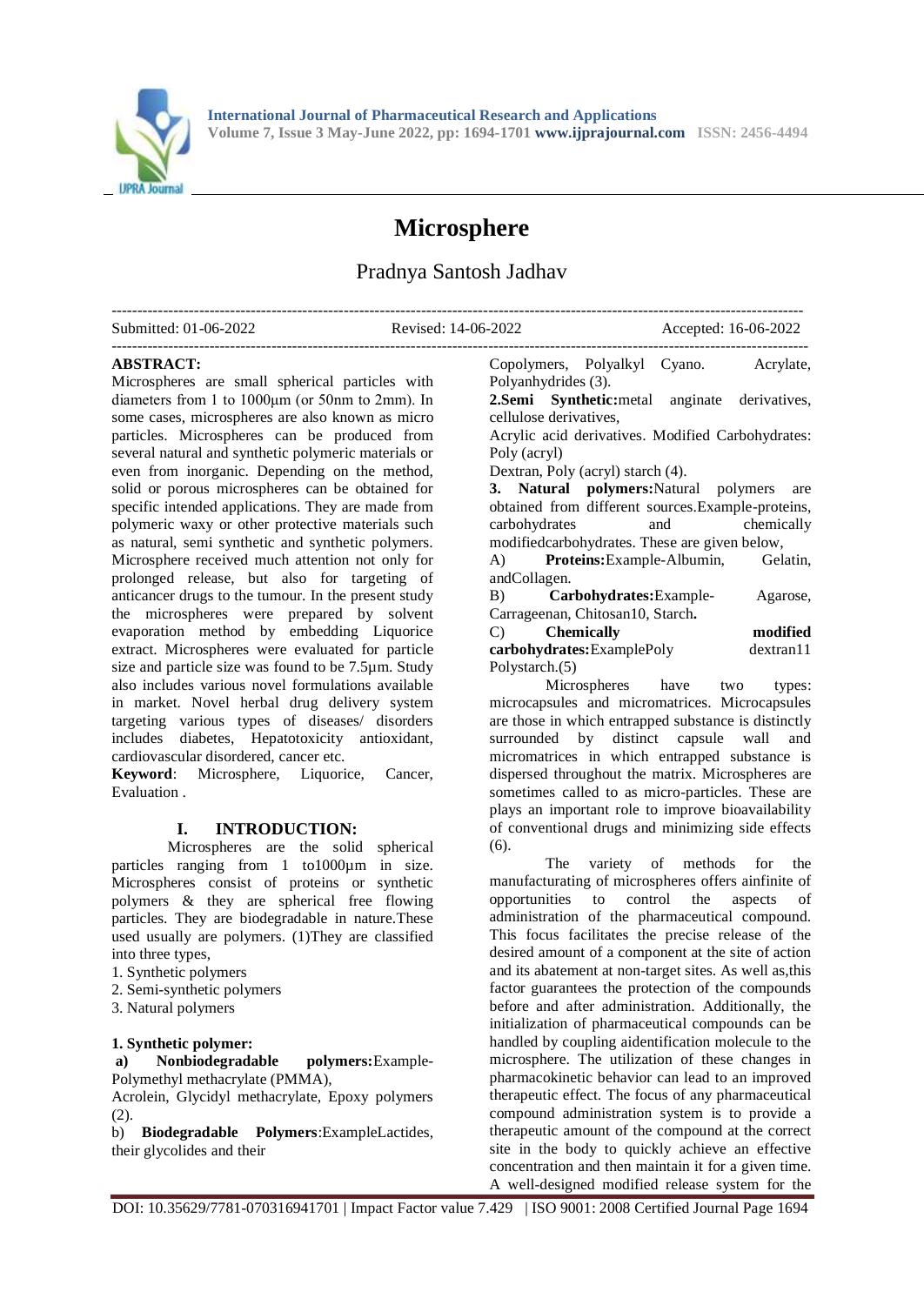

compound can overcome some of the complications of conventional therapy and better the therapeutic regulation, thus improving the patient's quality of life (7)

#### **Advantages of Microspheres:**

- 1. Microspheres particle size reduction, enhance the solubility of the poorly soluble drug.
- 2. These are providesconstant and prolonged therapeutic effect.
- 3. Provide constant drug concentration in blood thereby enhance patent compliance.
- 4. Decrease the dose and toxicity.
- 5. It is use to protect the drug from enzymatic and photolytic cleavage hence found to be best for drug delivery.
- 6. Reduce the dosing frequency and thereby improve the patient compliance.
- 7. Better drug utilization will better the bioavailability and decrease the incidence or intensity of adverse effects.
- 8. Microspheres use to protect the GIT from irritant effects of the drug.
- 9. In biodegradable microspheres have the advantage over large polymer implants in that they do not require surgical procedures for implantation and removal.
- 10. Controlled release delivery biodegradable Microspheres are used to control drug release rates therebyreducing toxic side effects and

also decrease theproblems of repeated injections

- 11. The microspheres are taste and odor masking.
- 12. These are conversion of oils and other liquids to solids for easy ofhandling.
- 13. These are protection of drugs against themoisture, light etc.
- 14. These are improvement of flow of powders.
- 15. These are helps in the dispersion of waterinsoluble Substances in aqueous media.(8)

#### **Disadvantages of Microspheres:**

- 1. The changed releases from the formulations.
- 2. The release rate of the regulated dose process of release which varies from a number of factors like diet and transfer levels through gut.
- 3. Variations in rate of discharge from one dosage to the next.
- 4. Controlled release formulations typically have a higher dose load and so any lack of quality of the release properties of the drug substance can contribute to
- 5. These are potentially dangerous.
- 6. These dosing types must not be broken or chewed.(9)
- 7. The fate of polymer matrix and its effect on the environment.
- 8. The fate of polymer additives such as plasticizers, stabilizers, antioxidants and fillers.
- 9. These reproducibility is less.(10)

|       | $- - - -$ , $- - -$       |                                                           |
|-------|---------------------------|-----------------------------------------------------------|
| Sr.No | Property                  | Consideration                                             |
|       | Size Diameter             | Uniformity/distribution                                   |
|       | Composition               | Density, Refractive index, Hydrophobicity/ Hydrophilicity |
|       | <b>Surface Chemistry</b>  | Reactive group level of functionalization charge          |
|       | <b>Special Properties</b> | Visible dye/ flouorophoresuper paramagnetic               |

#### **Ideal properties of microspheres:**

- 1. The ability to establish reasonably high concentrations of the drug.
- 2. They have stability of the preparation after synthesis with a clinically acceptable shelf life.
- 3. They have property to controlled particle size and dispersability in aqueousvehicles for injection.
- 4. The release of active reagent with a good control over a wide time scale. They are biocompatibility with a controllable biodegradability.
- 5. Susceptibility to chemical modification (12)

#### **Type of microspheres:**

- 1. Bioadhesive microspheres
- 2. Magnetic microspheres
- 3. Floating microspheres
- 4. Radioactive microspheres
- 5. Polymeric microspheres
- a) Biodegradable polymeric microspheres
- b) Synthetic polymeric microsphere

#### **1. BioadhesiveMicrospheres:**

Adhesiondefined as sticking of drug to the membrane by using the sticking property of the water soluble polymers. Adhesion of drug delivery device to the mucosal membrane such as buccal,

#### **Characteristics of microspheres Microspheres property: (11)**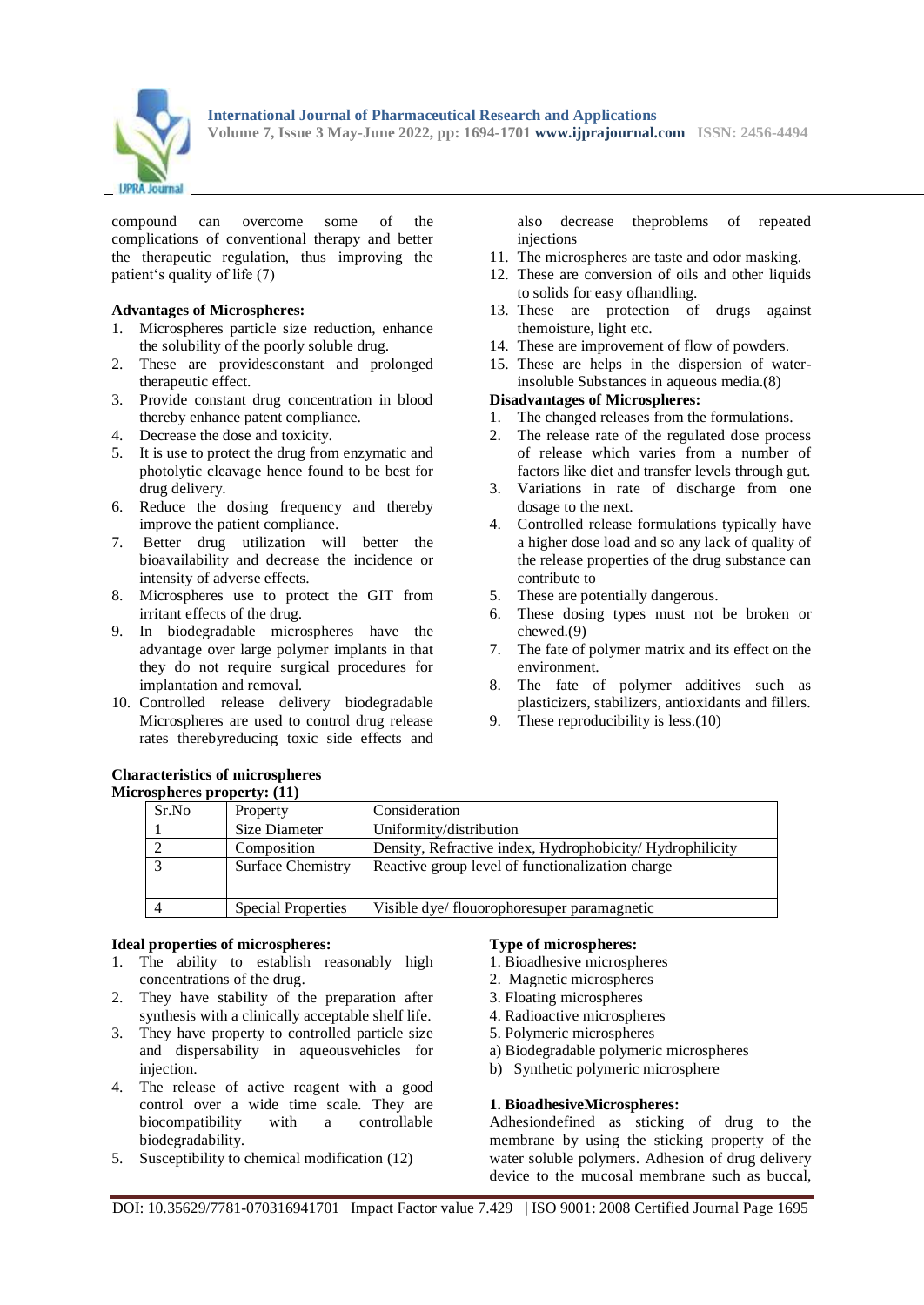

ocular, rectal, nasal etc. can be termed as bioadhesion. These kinds of microspheres show a prolonged residence time at the site of application and causes close contact with the absorption site and produces better therapeutic activity (13).

**2. Magnetic Microspheres:**These microspheresare very much important which limits the drug to the infection site. The maximum amount of freely circulating drug can be replaced by minimum amount of magnetically targeted drug. Magnetic carriers collect magnetic responses to a magnetic field from included materials that are used for magnetic microspheres are chitosan, dextran etc. The various types are therapeutic magnetic microspheres and diagnosticmicrospheres (14).

**Therapeutic MagneticMicrospheres:** These areused to provide chemotherapeutic agent to liver cancer.Proteins and peptides drugs can also be targeted through this system.

**Diagnostic Microspheres:** It used for imaging liver metastases, also can be used to different bowel loops from other abdominal structures by forming nano size particles supramagnetic iron oxides (14).

- **3. Floating microspheres:**The floating types the bulk density is less than the gastric fluid and so remains floating in stomach withoutaffecting gastric emptying rate. The drug is released steady at the desired rate. The system is found to be floating on gastric content and enhances gastric residence and increases change in plasma concentration.This also reduces chances of dose dumping. They produce prolonged therapeutic effect and soreduce dosing frequencies. Eg.Ketoprofen (15).
- **4. Radioactive microspheres:** The microspheres of sized 10 to 30 nm are of larger than the capillaries & it gets blocked in the first capillary bed when they come across in radio emobilisation treatment. They are injected tothe arteries that lead to the cancer of interest. These radioactive microspheres deliver the high radiation dose to the targeted areas, without damaging the normal surrounding tissues.From the drug delivery system it differs, as the radio activity is not released from the microspheres but acts from within the radioisotope typical distance & the different kinds of the radioactive microspheres are γ emitters,  $\alpha$  emitters  $\& \beta$  emitters (16).

**5. Polymeric Microspheres:** These classified as follows biodegradable polymeric microspheres and Synthetic polymeric microspheres.

**a) Biodegradable Polymeric Microspheres:** Thenatural polymers such as starch are used with the concept.The starch is biodegradable, biocompatible, and also bioadhesive in nature. Biodegradable polymers extend the residence time. When they contact with mucous membrane due to its high degree of swelling property with aqueous medium as results gel formation. The rate and extent of drug release is controlled by concentration of polymer and the release pattern in a sustained way. The main disadvantage is, the clinical use drug loading regulation of biodegradable micro-spheres is complex and is difficult to control the drug release. But they provide wide range of application in microsphere based therapy (17).

**b) Synthetic Polymeric Microspheres:** Theseare widely used in clinical application, added that also used as bulking agent, fillers, embolic particles, drug delivery vehicles etc. and show to be safe and biocompatible. The main disadvantage of these microspheres, are tend to move away from injection site and show to potential risk, embolism and further organ injured (18).

## **METHOD OF PREPARATION:**

- 1. Spray Drying.
- 2. Solvent Extraction.
- 3. Single emulsion technique.
- 4. Double emulsion technique.
- 5. Phase separation coacervation technique.
- 6. Spray drying and spray congealing.
- 7. Solvent extraction.
- 1. **Spray drying:**In this method the polymer dissolved in a suitable volatile organic solvent such as acetone, dichloromethane etc. Drugin the solid form is then dissolved in the polymeric solution under high speed homogenization. This dispersion is then atomized in a stream of hot and dry air in opposite flow that leads to the formation of tiny droplets from which the solvent evaporates immediately leading the development of microspheres before settle down into the below of spray dryer (19).
- 2. **Solvent Evaporation**: It is one of the most important methods for the preparation of microsphere. This process is mostly used in the liquid manufacturing vehicle. The organic solvent (polymer) and the aqueous protein solution is added.For mixing the material use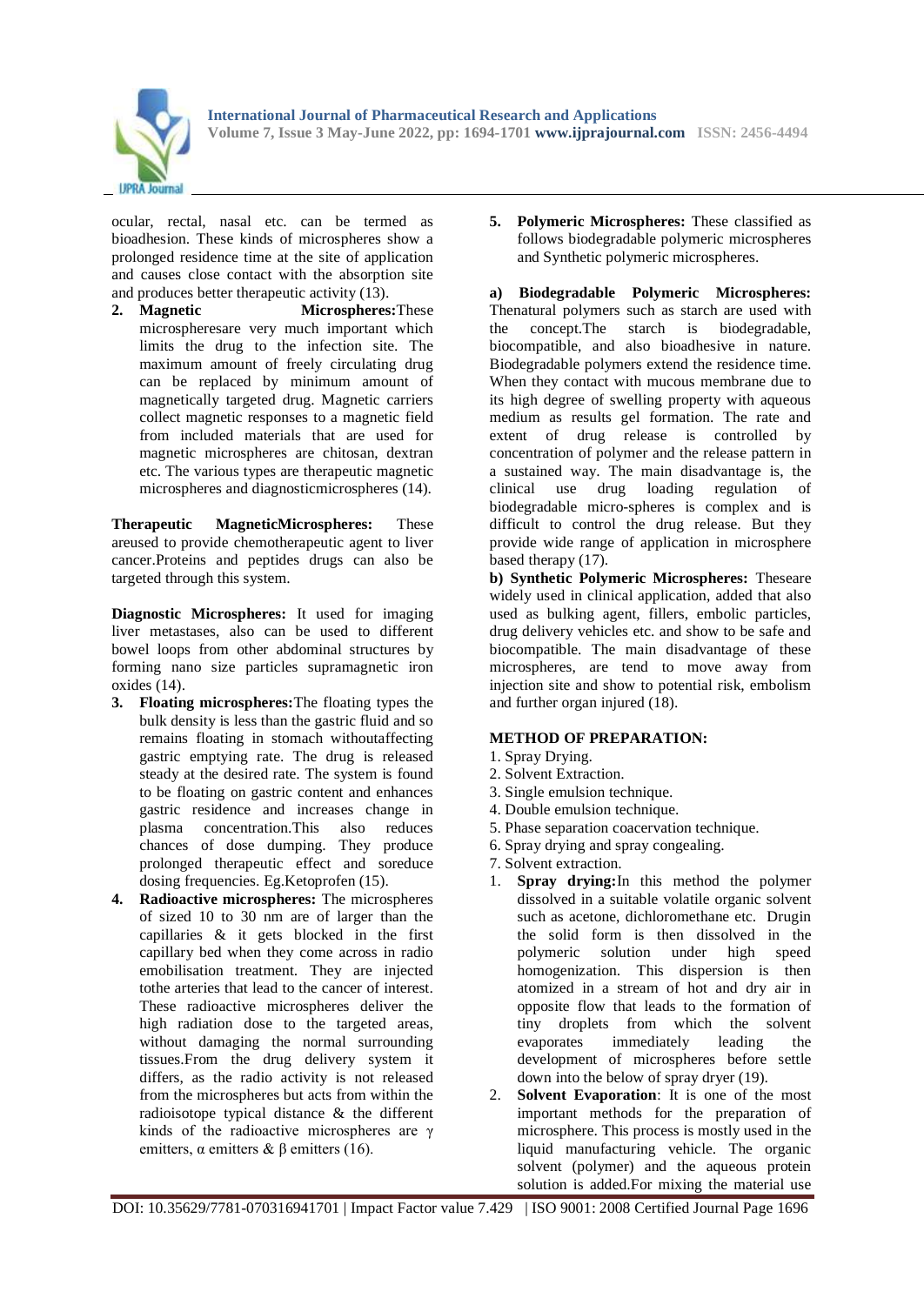

thesonication. For making the solution uniform use process homogenization. Then second aqueous phase emulsifier is added. After that hardening is occur and then harvest it. After harvesting freeze drying technique is used. This is called as lyophilization.It preserves the material by freezing it very quickly and then subjecting it to a vacuum which removes ice. And then microsphere is produce.(20)

- 3. **Single emulsion method:**Natural polymers aredissolvedin aqueous medium followed by spread in the non-aqueous medium e.g. oil with at the same timecontinuous stirring. The cross linking is achieved by twomethodsby heat or by means of chemical cross linkingagents including glutaraldehyde, formaldehyde, diacid chlorideetc.(21).
- 4. **Double emulsion Method:** In this method the formation of multiple emulsions or double emulsion of the type w/o/w. It is best suited to the water soluble drugs, proteins, vaccines, peptides. This technic can be utilized with both synthetic & natural polymers. The lipophilic organic continuous phase the aqueous protein solution is spreaded. This protein solution may contain the active components (22).
- 5. **Phase Separation and Coacervation:** This method planned for produce the reservoir type of the system (to encapsulate water soluble drugs). Some of the preparations are of matrix type, when the drug is hydrophobic in nature.The principle of process is based on the reducing the solubility of the polymer(23).
- 6. **Spray drying and spray congealing:** In this method polymer dissolved in suitable volatile<br>organic solvent (acetone, chloroform). organic solvent (acetone, chloroform), dissolved in polymer solution under high speed homogenization atomized in stream of hot air and this show to formation of small droplets and then solidifying and form of very smallparticles  $(24)$ .
- **7. Solvent extraction:** The polymer and drug soluble in organic solvent which forms a solution that called aqueous phase and extract this solution with water miscible organic solvent to produce microsphere in aqueous media (24).

## **Evaluation parameters of microspheres**

**1. Micrometrics Properties (ParticleSize and Shape):** The mostly used process to see microparticles are conventional light microscopy (LM), particle size analyzers and scanning electronmicroscopy (SEM) (26).

- **2. Density determination:** The density of the microspheres can be measured by using a multi volume pycnometer (27).
- **3. Electron spectroscopy for chemical analysis:**By using the electron spectroscopy for chemical analysis (ESCA)determinedthe surface chemistry of the microspheres (28).
- **4. Flowproperties:**The flow properties can examined by determining the Carr's compressibility index, Hausner ratio and resting angle of repose. A volumetric cylinder was used to evaluate bulk density and tapped density (29).
- **5. Isoelectric Point:** The micro electrophoresis is an apparatus used to measure the microspheres from which the isoelectric point can be evaluated (27).
- **6. Fourier Transfom-Infrared Spectroscopy:**  FourierTransfom-Infrared Spectroscopy is usedto determine the degradation of the
- polymeric matrix of the carrier system(30).<br>7. **Drug entrapment efficiency:** L **7. Drug entrapment efficiency:** Drug entrapment efficiency can be calculated by,
- % Entrapment = Actual content/ $#$ heoretical content x 100. (31)
- **8. Swelling Index:** The swelling index of the microsphere was calculated by,
- Swelling index= (mass of swollen microspheres mass of dry microspheres/mass of dried microspheres) 100. (32)
- **9. Angle of contact:** The angle of contact is measured to determine the wetting property of a micro particulate carrier.(33)
- **10. Thermal analysis:**These techniques analyse these changes routinely by applying scheduled variants in temperature for heating and cooling, also applying defined atmospheres and pressures (34).
- **11. CoulterCounter**:It is gives an absolute particle number per volume unit for various size ranges and is very important in the particle analysis of microparticles for intravenous use.(35)
- **12. Drugrelease**:The known amount of drug loaded microspheres is weighed given quantity and suspended in the dialysis tube. The release behaviour of drug from system is tested at 37°C in pH 7.4 phosphate buffer for 12 hours at the rotation speed of 100 RPM. The amount of drug released is estimated by using UV spectrometry or HPLC. (36)
- **13. Porosity**: In this parameter the Hg-He and N₂ krypton adsorption/desorption method apparatus are used.(37)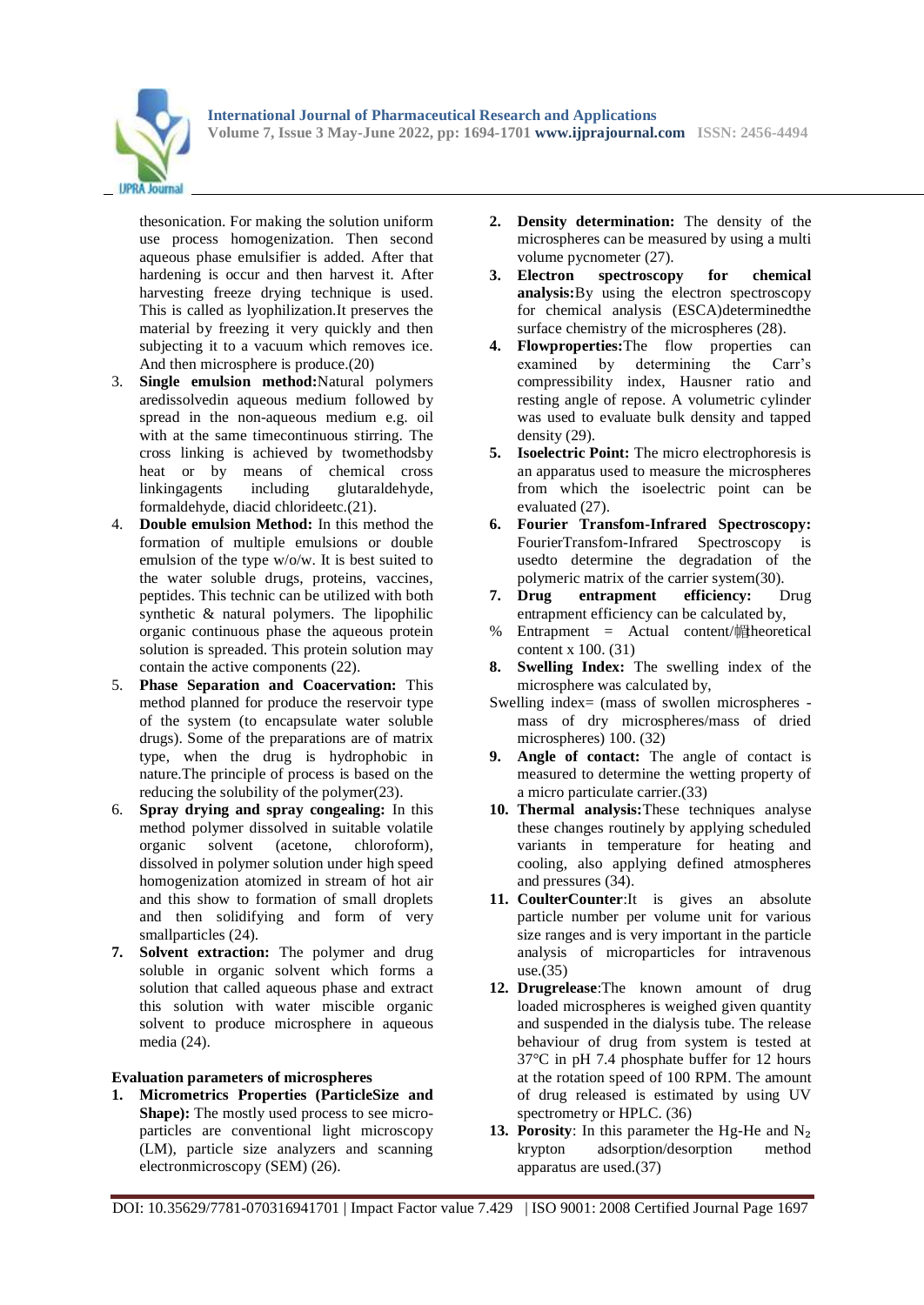

## **Application of microspheres**

- **1. Ocular delivery:** Ophthalmic delivery systems are used for the glaucoma therapy specially pilocarpine. short time (1 to 3 min) the short elimation half-life of the aqueous eye drops can be extended to prolonged time (15-20 min)using the microspheres. which have the biodegradable properties. For Eg- Poly alkyl cyanoacrylate(38).
- **2. Oral drug delivery:** The polymer matrix usually contains diazepam like an oral drug delivery has been evaluated through rabbits. Its showed that even a film consisting of a 1:0.5 drug-polymer combination may have been an effectual dosage form which is similar to commercial tablet formulations. The capacity of polymer to establish films could allow apply in the formulation of film dosage forms, as an option with drug tablets. The pH sensitivity, combined with both the reactions of the main amine groups, start making polymer a particular polymer for oral drug delivery administrations.(39)
- **3. Vaccine deliver:** The essential of a vaccine is protection against the microorganism. An ideal vaccine must fulfill the requirement of effective, safety, convenience in application and cost. The aspect of safety and less of adverse reaction is a complex issue. The aspect of safety and the degree of the production of antibody responses are closely related to mode of use. Biodegradable delivery systems for vaccines that are given by Parenteral route may overcome the shortcoming of the conventional vaccines.(40)
- **4. Chemotherapy:** One of the applications of the microspheres is possible to application as the carriers for the anti- tumor agents. The increased endocytic activity & the leaky vasculature administrated microspheres. Coating with the soluble polyoxy ethylene the stealth microspheres are manufacture. For cancer chemotherapy the buildup of the nonstealth microspheres in RES [Reticulo Endothelial System] may also be utilized.( 41)
- **5. Nasal Drug Delivery:** Polymer based drug delivery systems, such as micro-spheres, liposomes and gels have been demonstrated to have good bioadhesive characteristics and expand easily when in contact with the nasal mucosa enhancing the solubility and residence time of the drugs to the nasal route. Eg. Starch, Dextran, Albumin, Chitosan + Gelatin 40(42).
- **6. Buccal Drug Delivery:** Polymer is used for buccal delivery because it has muco

bioadhesive properties as well as act as an absorption enhancer. Chitosan, Sodium alginate.(42)

**7. Transdermal drug delivery:** In the transdermal drug delivery polymer has good film-forming characteristics. The release profile from of the devices is impacted by the membrane thickness as well as crosslinking of a film. Chitosan-alginate polyelectrolyte structure has also been prepared in-situ in beads and microspheres for potential uses in packaging, controlled release systems and surgical instruments.(43)

## **Material and method:**

Extraction of Liquorice **–**In this process the Liquorice drug is boiled in a specific volume of water (1:4) for a defined time. Volume is reduced to 1/4 th the original. It is then cooled and filtered. Procedure-Microsphere prepared by Solvent evaporation method. Weighed amounts of 1.5 ml of extract of Liquorice dissolved in water and chloroform(80:20) .Added 0.5 g HPMC as a polymer in above solution .under stirring at 700 RPM ,add emulsifier tween 20 for 15 min after that increase the stirring up to 1000 rpm .about 1.5h until the formation of microsphere. The resultant microsphere was filtered and then oven dried at 60ºC. Dry powders of microsphere are prepared. (25)



Fig. image of microsphere.

 **Observation:** 

| Sr. No         | Reading             |
|----------------|---------------------|
|                | 6.25                |
| $\overline{2}$ | 6.25                |
| 3              | 12.5                |
| 4              | 6.25                |
| 5              | 12.5                |
| 6              | 12.5                |
|                | 12.5                |
| 8              | $\frac{6.25}{6.25}$ |
| n              |                     |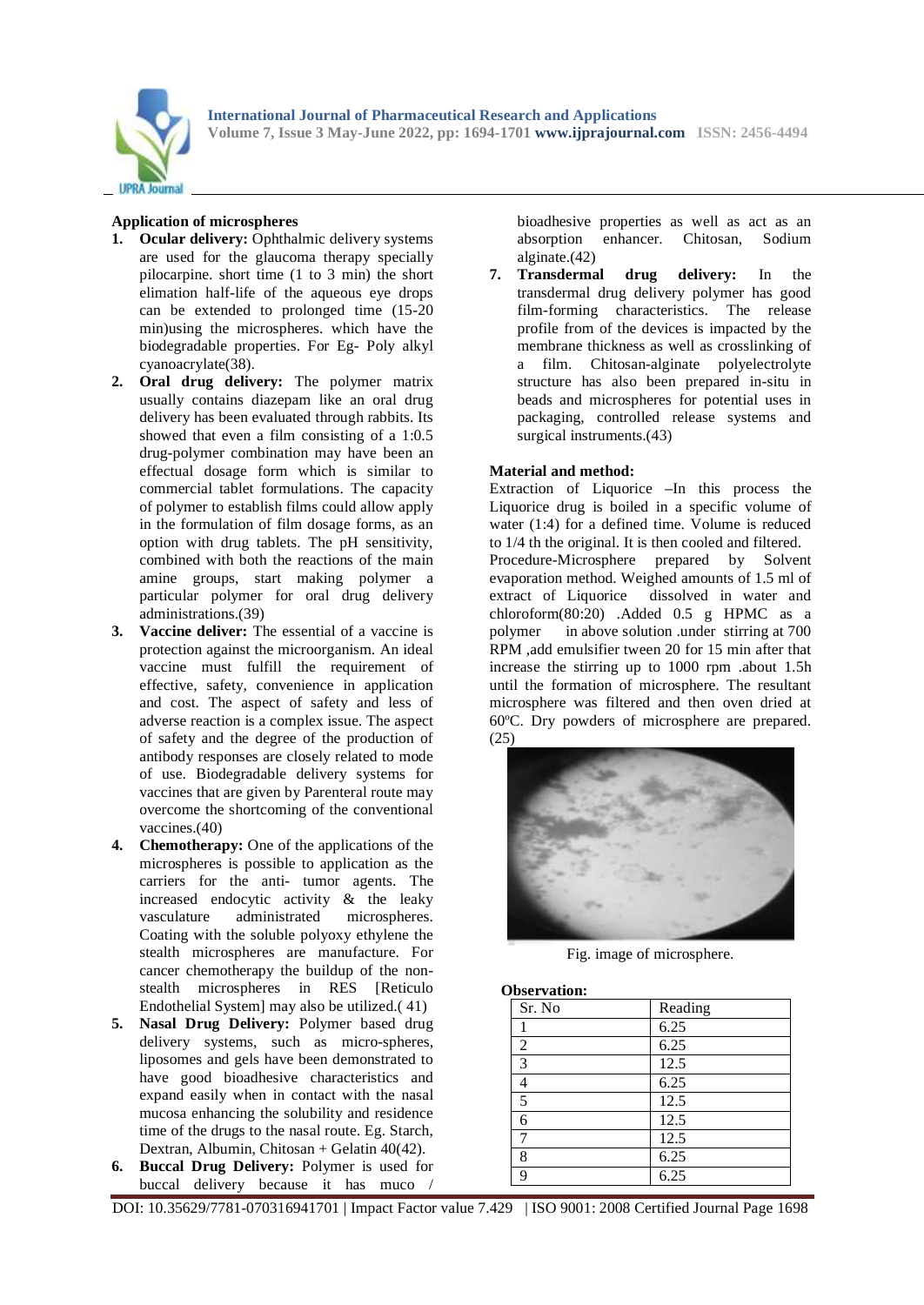

|--|

# **CALCULATION-**

Eye piece=8, Stage micrometer= 5 Total microspheres size found to be= 75 Total reading taken by=10 Average microspheres size is  $=$  Total microspheres size found to be/ Total reading taken by  $= 75/10$ 

 $=7.5 \mu m$ 

## **II. CONCLUSION:**

Microspheres are having wide application in novel drug delivery system. The microsphere has the drug located centrally within the particle where it is encased within the unique polymeric membrane. By combining various other strategies, in future the microspheres will find the significant & central place in the novel drug delivery particularly in the diagnostics, diseased cell sorting, gene & genetic materials, targeted, safe, effective  $\&$  specific in vitro delivery  $\&$  supplements as the miniature versions of the diseased tissues & organ in the body. Preparation of microsphere by using solvent evaporation method is done successfully.

## **Result**:

Average size of microspheres found to be 7.5 µm.

## **REFERENCE**

- [1]. Chowdary KP, Yarraguntla SR: Mucoadhesive microsphere for controlled drug delivery. Biol. Pharm. Bull: 2004:1717- 24.
- [2]. Thanoo BC, Sunny MC and Jayakrishnan A. Cross-linked chitosan microspheres: Preparation and evaluation as a matrix for the controlled release of pharmaceuticals. J Pharm Pharmacol. 1992; 44:283-286.
- [3]. P.M. Dandagi, VS. Mastiholimath, M.B. Patil, M.K. Gupta, Biodegradable system of captopril. International Journal of Pharmaceutics. 307, 2006, 83-88.
- [4]. Agusundaram M, Madhu Sudana Chetty et al. Microsphere As A Novel Drug Delivery System A Review.
- [5]. Kavitha K, Chintagunta Pavanveena, Anil Kumar,S. N., Tamizh Mani T, Formulation and evaluation of trimetazine hydrochloride loaded gelatin microsphere. International Journal of Pharmacy and Pharmaceutical Sciences, 2(3), 2010, 67-70.
- [6]. Prasad SGB, Gupta VRM, Devanna N and Jayasurya K: Microspheres as drug delivery

system – A review, JGTPS. 2014; 5(3): 1961 -72.

- [7]. Norma A. Noguez Méndez Máximo P. Díaz, Nanostructures for Oral Medicine, Design and development of pharmaceutical microprocesses in the production of nanomedicine, 2017.
- [8]. Divya thakur m. Pharm, presentation on introduction, advantage, disadvantage, and ideal properties of microsphere, slideshare. Published on Oct 17, 2016
- [9]. B Shree Giri Prasad, et. al., Micro spheres as drug delivery system- A review, Journal of Global Treads in Pharmaceutical Sciences, 2014, 5(3).
- [10]. SreeGiri P B, Gupta V.R.M, Devanna N, Jayasurya K. Microspheres as drug delivery system – A review. JGTPS. 2014, 5(3), 1961 -72.
- [11]. Dr. Fishers Microsphere selection Bangs laboratories inc, Tech Notes201A, 1-4 Available from URL [http://www.bangs.com/sites/default/files/ban](http://www.bangs.com/sites/default/files/bangs/do%20cs/pdf/201A.pdf) [gs/do cs/pdf/201A.pdf.](http://www.bangs.com/sites/default/files/bangs/do%20cs/pdf/201A.pdf)
- [12]. Shiv Shankar Hardenia, AnkitJian, Ritesh Patel, AnuKaushal, Formulation and evaluation of mucoadhesive microsphere of ciprofloxacin. Journal of Advanced Pharmacy Education and research. 1(4), 2011, 214-224.
- [13]. Guojun Liu, Husheng Yang, Jiayun Zhou, Preparation of magnetic microsphere from water-in-oil emulsion stabilized by block copolymer dispersant,.Biomacromolecules , 6, 2005, 1280-1288.
- [14]. Mukund J. Y, Kantilal B. R, Sudhakar R. N, Floating microspheres: A review, Braz. J. Pharm. 2012. 48(1), 17-30.
- [15]. Yadav AV, Mote HH: Development of Biodegradable Starch Microspheres for Intranasal delivery, Indian Journal of pharmaceutical Sciences: 2008:70 (2):170- 74.
- [16]. Kawatra M, Jain U and Ramana J: Recent advances in floating microspheres as gastroretentive drug delivery system: A review, IJRAPR 2012; 2(3): 5-23.
- [17]. Prasanth VV, Moy AC, Mathew ST and Mathapan R: Microspheres: An overview, Int. J. Res. Pharm. biomed. Sci. 2011; 2: 3328.
- [18]. J.K. Vasir, K. Tambekar, Bioadhesive microspheres as a controlled drug delivery system, International J Pharm, 255, 2003, 13-32.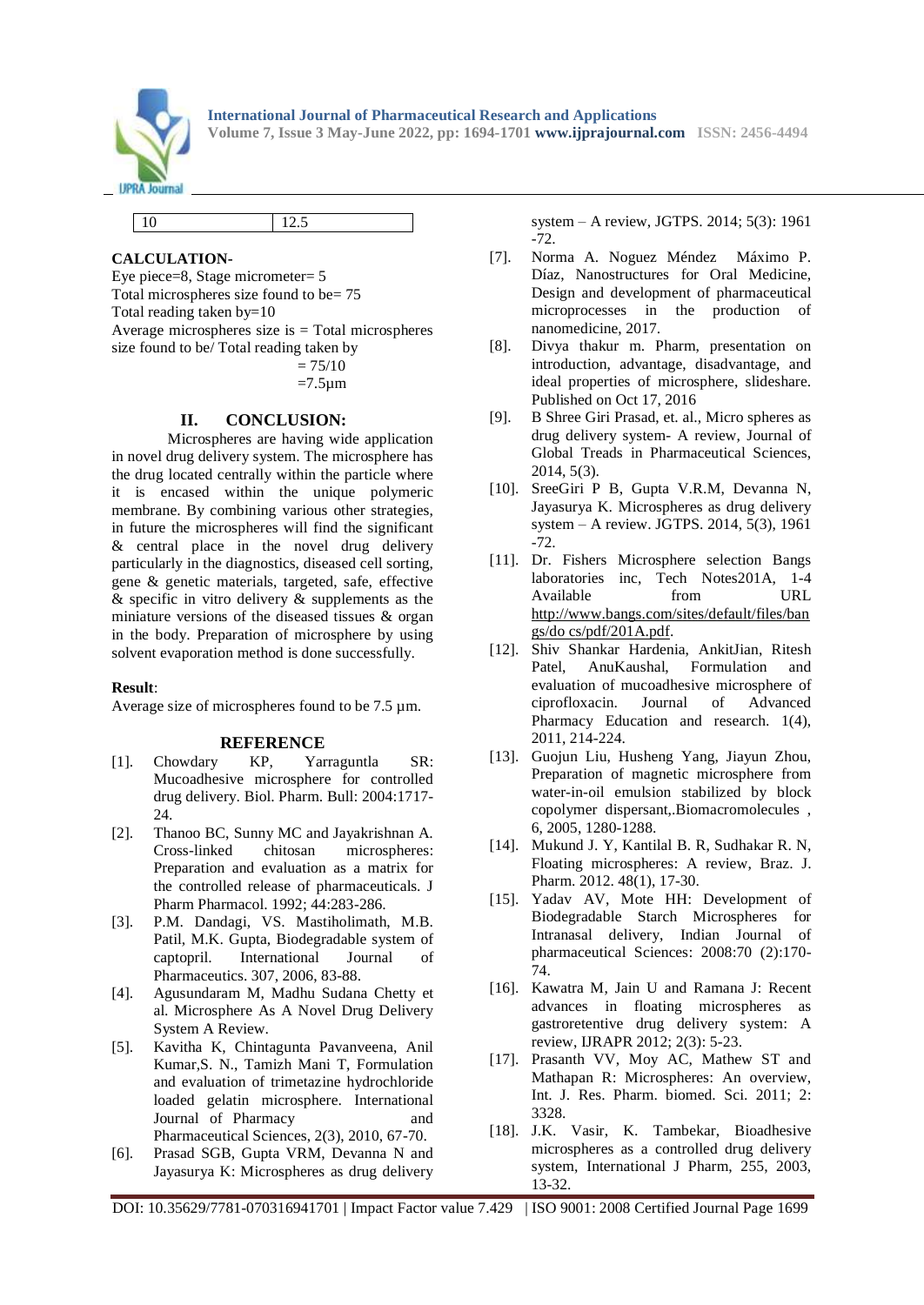

- [19]. Ananta Choudhury, Debasish Deka, Kashmiri Sonowal, Rahela Eyachmin Laska, MICROSPHERE:A promising approach for drug delivery, Journal of Applied Pharmaceutical Research Volume 7, Issue 2, Year of Publication 2019, ISSN: 2348 – 0335.P. Chandrawanshi, H. Patidar, Magnetic microspheres: as a targeted drug delivery, J of Pharm Res, 2(5), 2009, 964- 966.
- [20]. Prasanth V.V., Moy A. C., Mathew S. T., Mathapan R., Microspheres An overview, Int. J. Res. Pharm. Biomed. Sci:2011:2:3328.
- [21]. Vyas and Khar: Targeted and Controlled drug delivery, Novel carrier systems, CBS Publishers 417-454.
- [22]. Katarpia S, Middha A, Sandhu P, Ajay B, Bhawana K. Review article on microsphere, Seth G. L. Bihani S.D. College of Technical Education, Institute of Pharmaceutical Sciences and Drug Research, 2011.
- [23]. S. S. Sakhare, A. K. Mali, Design and development of microparticulate drug delivery, International Journal of pharmaceutical sciences and nanotechnology, volume 9, Issue 3, 2016.
- [24]. Patil NV, Wadd NV, Thorat SS, Upadhye Shashikant Sudarshan, Microspheres: A Novel Drug Delivery System, American Journal of pharmatech research, ISSN: 2249- 3387, 2020; 10(02).
- [25]. Bib Dolma Gurung, Satinder Kakar, An overview on microspheres, International Journal of Health and Clinical Research, e-ISSN: 2590-3241, p-ISSN: 2590-325X, 2020;3(1):11-24.
- [26]. Anuj Malik, Microsphere: a Novel Drug Delivery System, International journal of scientific research, volume-6,issue-3,, ISSN No 2277 – 81,MARCH – 2017.
- [27]. Navid Jubaer Ayon, et.al. Preparation and characterization of Gliclazide incorporated cellulosic Microspheres: Studies on Drug Release, Compatibility and micromeritics, Dhaka Univ. J. Pharm. Sci., 2014, 13(2), Page 149-166.
- [28]. Targeted and controlled Drug Delivery Novel carrier system by S. P. cause, R. K. Khartoum, CBS publisher and Distributors, pvt. Ltd. First edition, page No. 442.
- [29]. Tarun Virmani, Jyoti Gupta, International Journal of Pharmaceutical Sciences and Research, E-ISSN: 0975-8232; P-ISSN:

2320-51482017; Vol. 8(8): 3252-3260, 2017.

- [30]. Ritu Verma, Shubham Verma, Sokindra Kumar, Research Chronicle in Health Sciences, ISSN 2395-552X;5(1):5-14, 2019.
- [31]. Dhakar R C, Maurya S. D, Sagar B P S, Bhagat S, Prajapati S. K, Jain C. P, Variable influencing the drug entrapment efficiency of microsphers : A Pharmaceutical review, 2010,2(5), 102-116.
- [32]. Gurunath Dhadde, Indrayani D Raut, Hanmant Mali, A review on microspheres :Types, method of preparation ,Characterization and Application, Asian Journal Of Pharmacy and Technology ,May 2021;2231-5713.
- [33]. Pavan K. B, Chandiran I. S., Bhavya B, Sindhuri M. Microparticulate drug delivery system: A Review. Indian Journal of Pharmaceutical Science and Research, 2011,1(1),1937.
- [34]. Rakesh Gupta, et. at., Formulation of Captoprial-Ethyl Cellulose Microspheres by Thermal Analysis, International Journal of Drug Devlopment and Resarch April- June 2010, 2(2)
- [35]. Miléna Lengyel, Nikolett Kállai-Szabó, Vince Antal, András József Laki and István Antal, Microparticles, Microspheres, and Microcapsules for Advanced Drug Delivery, ScientiaPharmaceutica, 2019, 87.
- [36]. Theory and practice in Novel Drug Delivery System by S. P. Vyas, CBS publisher and Distributor Pvt. Ltd. 1st edition, 2011,page no.198-225.
- [37]. Introduction to Novel Drug Delivery System, N. K. Jain, M. k. Jain for VallabhPrakashan, second edition, 2017, pages No (175-193).
- [38]. Kreuter J, Nefzger M, Liehl E, Czok R, Voges R: Microspheres – A Novel Approach in Drug Delivery System. J Pharm sci: 1983:72:1146.
- [39]. Kataria Sahil, et. al., Microsphere: A Review, International Journal of Research in Pharmacy and Chemistry, 2011, 1(4), Page 1184-1198.)
- [40]. N. K. Jain, Controlled and Novel drug delivery, 04 Edition, 236-237, 21.
- [41]. Costa P, Sousa Lobo J M: Modeling and comparison of dissolution profiles, European Journal of Pharmaceutical Sciences:2001:13:123- 133.